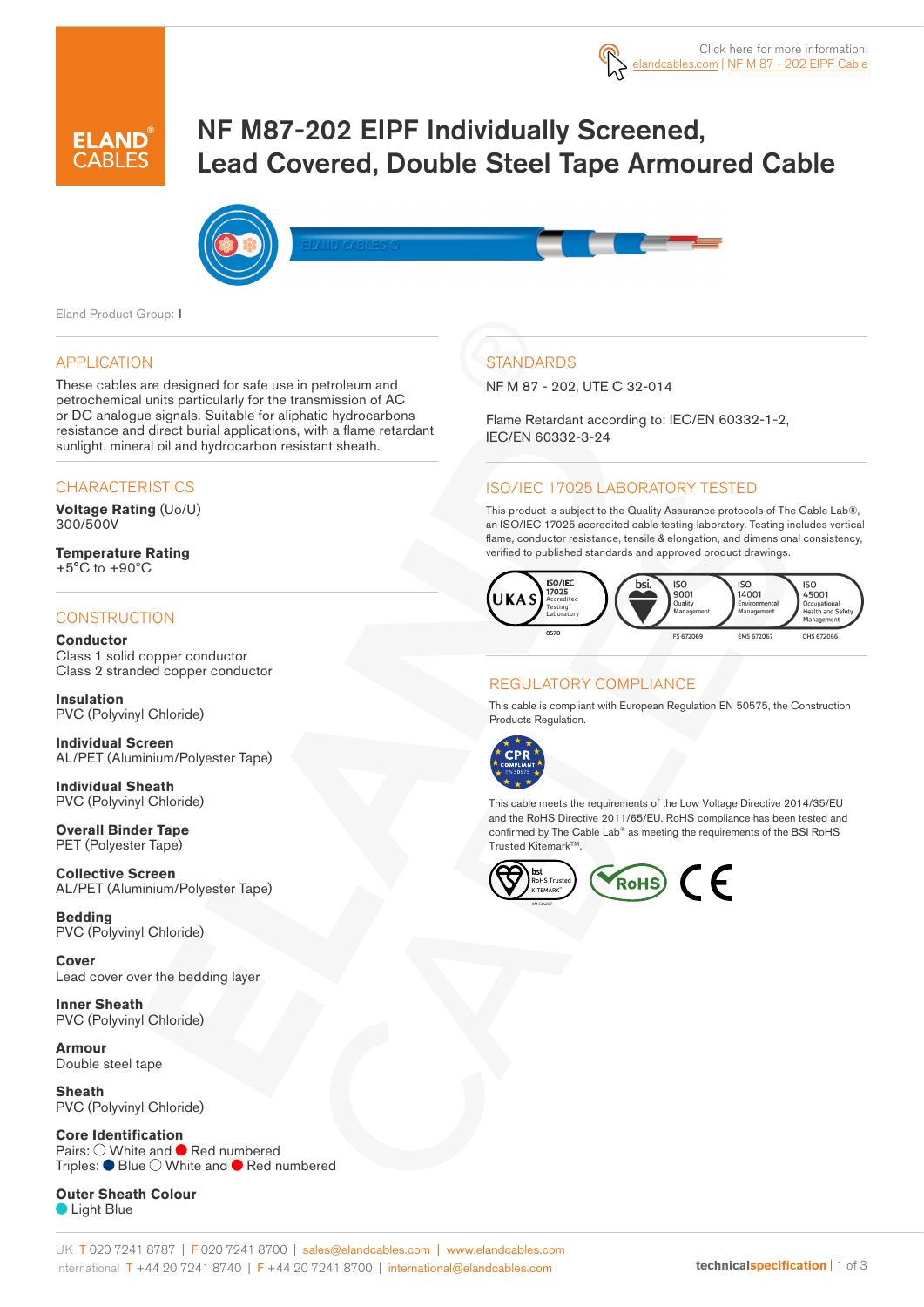

# DIMENSIONS

| ELAND PART NO.     | NO. OF<br>PAIRS/TRIPLE | NOMINAL CROSS SECTIONAL AREA<br>mm <sup>2</sup> | NOMINAL OVERALL DIAMETER<br>mm |
|--------------------|------------------------|-------------------------------------------------|--------------------------------|
| IEIPF020005        | 2P                     | 0.5                                             | 19.8                           |
| IEIPF020088        | 2P                     | 0.88                                            | 22.8                           |
| IEIPF02015         | 2P                     | 1.5                                             | 25.6                           |
| IEIPF02T0005       | 2T                     | 0.5                                             | 20.3                           |
| IEIPF02T0088       | 2T                     | 0.88                                            | 23.7                           |
| IEIPF02T015        | 2T                     | 1.5                                             | 27.5                           |
| IEIPF030005        | 3P                     | 0.5                                             | 20.5                           |
| <b>IEIPF030088</b> | 3P                     | 0.88                                            | 23.9                           |
| <b>IEIPF03015</b>  | 3P                     | 1.5                                             | 27.6                           |
| IEIPF03T0005       | 3T                     | 0.5                                             | 21.4                           |
| IEIPF03T0088       | 3T                     | 0.88                                            | 25                             |
| IEIPF03T015        | 3T                     | 1.5                                             | 28.7                           |
| <b>IEIPF070005</b> | 7P                     | 0.5                                             | 25.2                           |
| <b>IEIPF070088</b> | 7P                     | 0.88                                            | 30.7                           |
| IEIPF07015         | 7P                     | 1.5                                             | 34                             |
| IEIPF07T0005       | 7T                     | 0.5                                             | 27.3                           |
| IEIPF07T0088       | 7T                     | 0.88                                            | 32.1                           |
| IEIPF07T015        | 7T                     | 1.5                                             | 35.2                           |
| IEIPF120005        | <b>12P</b>             | 0.5                                             | 32.2                           |
| IEIPF120088        | 12P                    | 0.88                                            | 38                             |
| IEIPF12015         | 12P                    | 1.5                                             | 42.4                           |
| IEIPF12T0005       | 12T                    | 0.5                                             | 33.4                           |
| IEIPF12T0088       | 12T                    | 0.88                                            | 40                             |
| IEIPF12T015        | 12T                    | 1.5                                             | 44.3                           |
| IEIPF190005        | <b>19P</b>             | 0.5                                             | 36.3                           |
| IEIPF190088        | 19 <sub>P</sub>        | 0.88                                            | 43.4                           |
| IEIPF19015         | <b>19P</b>             | 1.5                                             | 48.3                           |
| IEIPF19T0005       | 19T                    | 0.5                                             | 37.5                           |
| IEIPF19T0088       | 19T                    | 0.88                                            | 45.3                           |
| IEIPF19T015        | <b>19T</b>             | 1.5                                             | 50.3                           |
| IEIPF270005        | 27P                    | 0.5                                             | 41.9                           |
| IEIPF270088        | 27P                    | 0.88                                            | 50.3                           |
| IEIPF27015         | 27P                    | 1.5                                             | 56.1                           |
| IEIPF27T0005       | 27T                    | 0.5                                             | 43.4                           |
| IEIPF27T0088       | 27T                    | 0.88                                            | 52.6                           |
| IEIPF27T015        | 27T                    | 1.5                                             | 58.7                           |

P = Pairs

 $T =$ Triple